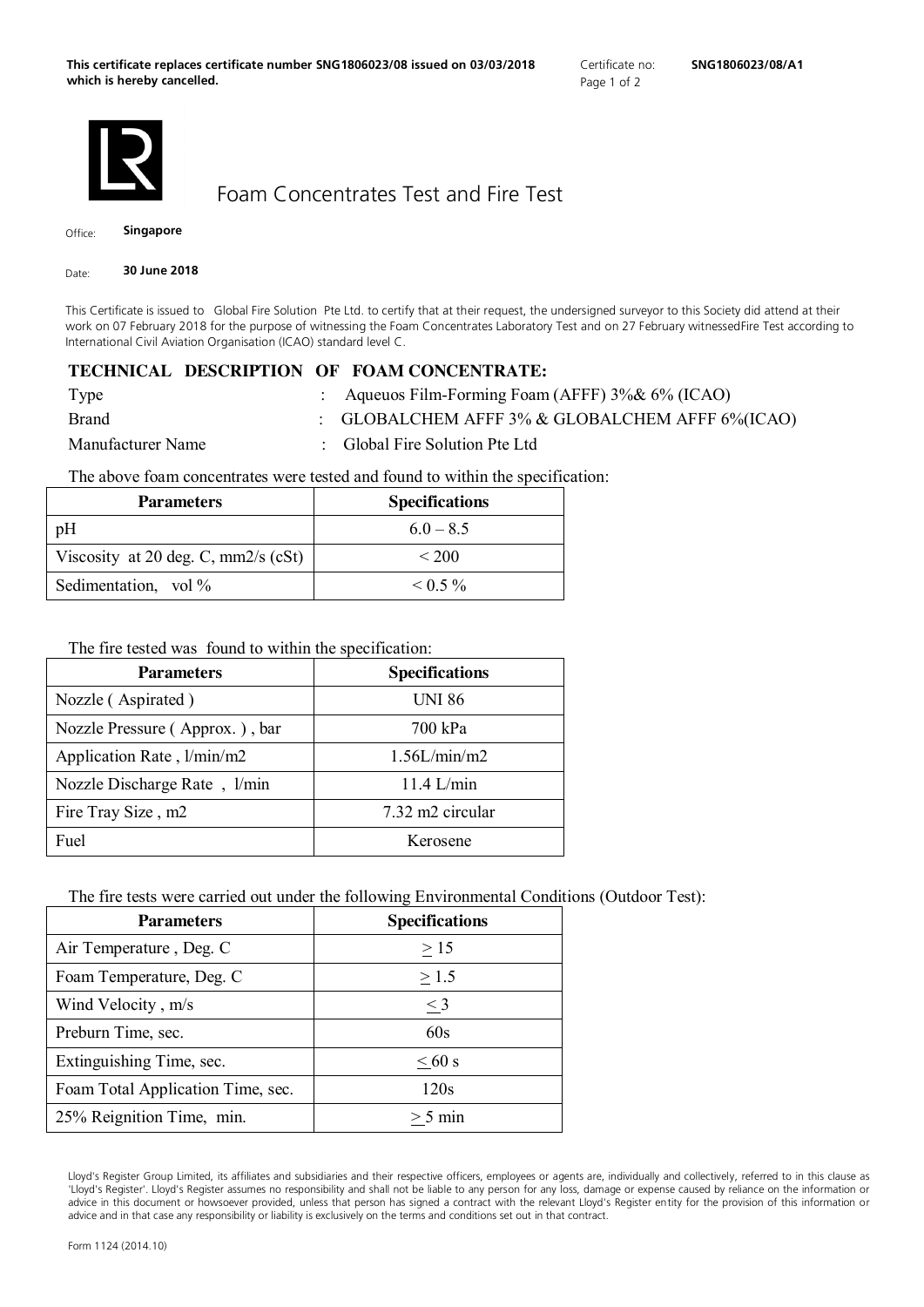Foam analysis test report Cert No. GFS-301/18(3%) & GFS 302/18(6%) dated 07 February 2018 Fire Test report No. GFSFTR-301/18(3%) & GFSFTR- 302/18(6%) dated 27 February 2018 This certificate is valid until 03 March 2021



K. F. Liew Surveyor to Lloyd's Register Asia

a member of the Lloyd's Register group.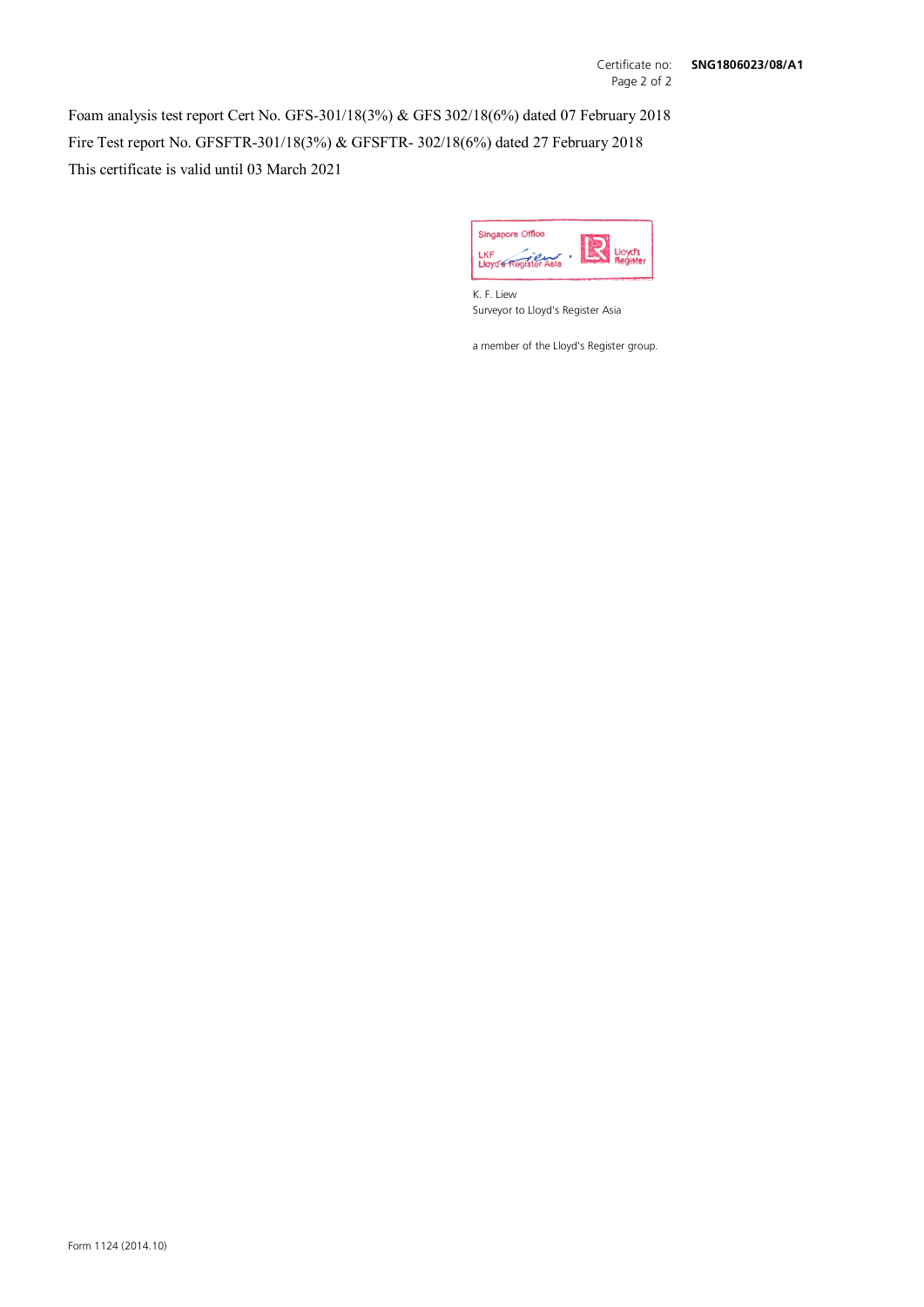

Foam Concentrates Test and Fire Test

Office: **Singapore**

Date: **30 June 2018**

This Certificate is issued to Global Fire Solution Pte Ltd. to certify that at their request, the undersigned surveyor to this Society did attend at their work on 07 February 2018 for the purpose of witnessing the Foam Concentrates Laboratory Test and on 27 February 2018 witnessed Fire Test according to International Civil Aviation Organisation (ICAO) standard level C.

## **TECHNICAL DESCRIPTION OF FOAM CONCENTRATE:**

| Type              | : Film-Forming Fluoroprotein Foam (FFFP) $3\% \& 6\%$ (ICAO) |
|-------------------|--------------------------------------------------------------|
| <b>Brand</b>      | : GLOBALCHEM FFFP $3\%$ & GLOBALCHEM FFFP $6\%$ (ICAO)       |
| Manufacturer Name | : Global Fire Solution Pte Ltd.                              |

The above foam concentrates were tested and found to within the specification:

| <b>Parameters</b>                     | <b>Specifications</b> |
|---------------------------------------|-----------------------|
| pH                                    | $60 - 85$             |
| Viscosity at 20 deg. C, $mm2/s$ (cSt) | < 200                 |
| Sedimentation, vol %                  | $\leq$ 0.5 %          |

The fire tested was found to within the specification:

| <b>Parameters</b>              | <b>Specifications</b> |
|--------------------------------|-----------------------|
| Nozzle (Aspirated)             | <b>UNI 86</b>         |
| Nozzle Pressure (Approx.), bar | 700 kPa               |
| Application Rate, 1/min/m2     | $1.56$ L/min/m2       |
| Nozzle Discharge Rate, 1/min   | $11.4$ L/min          |
| Fire Tray Size, m2             | 7.32 m2 circular      |
| Fuel                           | Kerosene              |

The fire tests were carried out under the following Environmental Conditions (Outdoor Test):

| <b>Parameters</b>                 | <b>Specifications</b> |
|-----------------------------------|-----------------------|
| Air Temperature, Deg. C           | >15                   |
| Foam Temperature, Deg. C          | > 1.5                 |
| Wind Velocity, m/s                | $\leq$ 3              |
| Preburn Time, sec.                | 60 s                  |
| Extinguishing Time, sec.          | $\leq 60$ s           |
| Foam Total Application Time, sec. | 120 s                 |
| 25% Reignition Time, min.         | $> 5$ min             |

Lloyd's Register Group Limited, its affiliates and subsidiaries and their respective officers, employees or agents are, individually and collectively, referred to in this clause as 'Lloyd's Register'. Lloyd's Register assumes no responsibility and shall not be liable to any person for any loss, damage or expense caused by reliance on the information or advice in this document or howsoever provided, unless that person has signed a contract with the relevant Lloyd's Register entity for the provision of this information or advice and in that case any responsibility or liability is exclusively on the terms and conditions set out in that contract.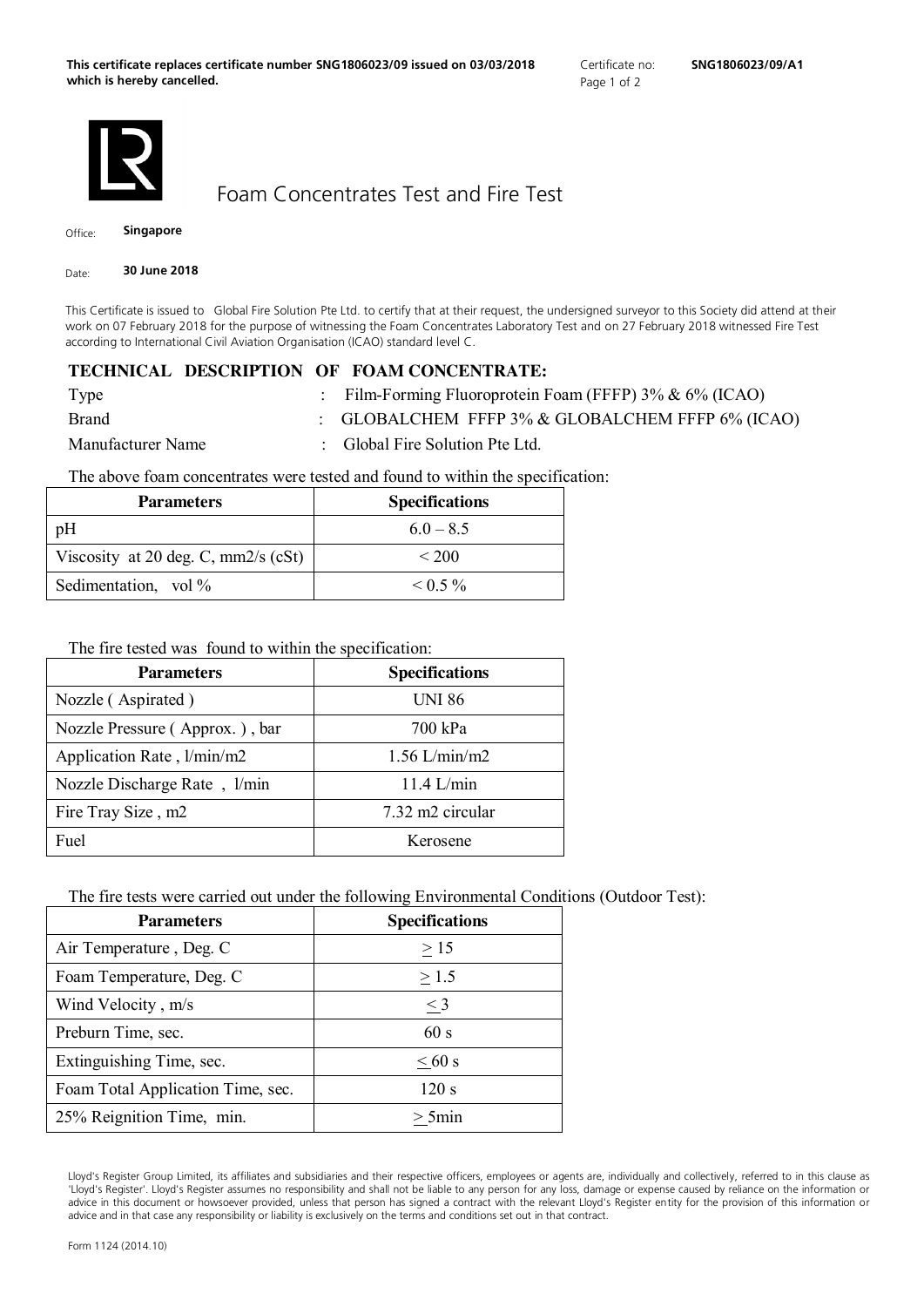Foam analysis test report Cert No. GFS-303/18(3%), GFS- 304/18(6%)dated 07 February 2018 FireTest report cert No. GFSFTR- 303/18(3%), GFSFTR- 304/18(6%) dated 27 February 2018 This certificate is valid until 03 March 2021



K. F. Liew Surveyor to Lloyd's Register Asia

a member of the Lloyd's Register group.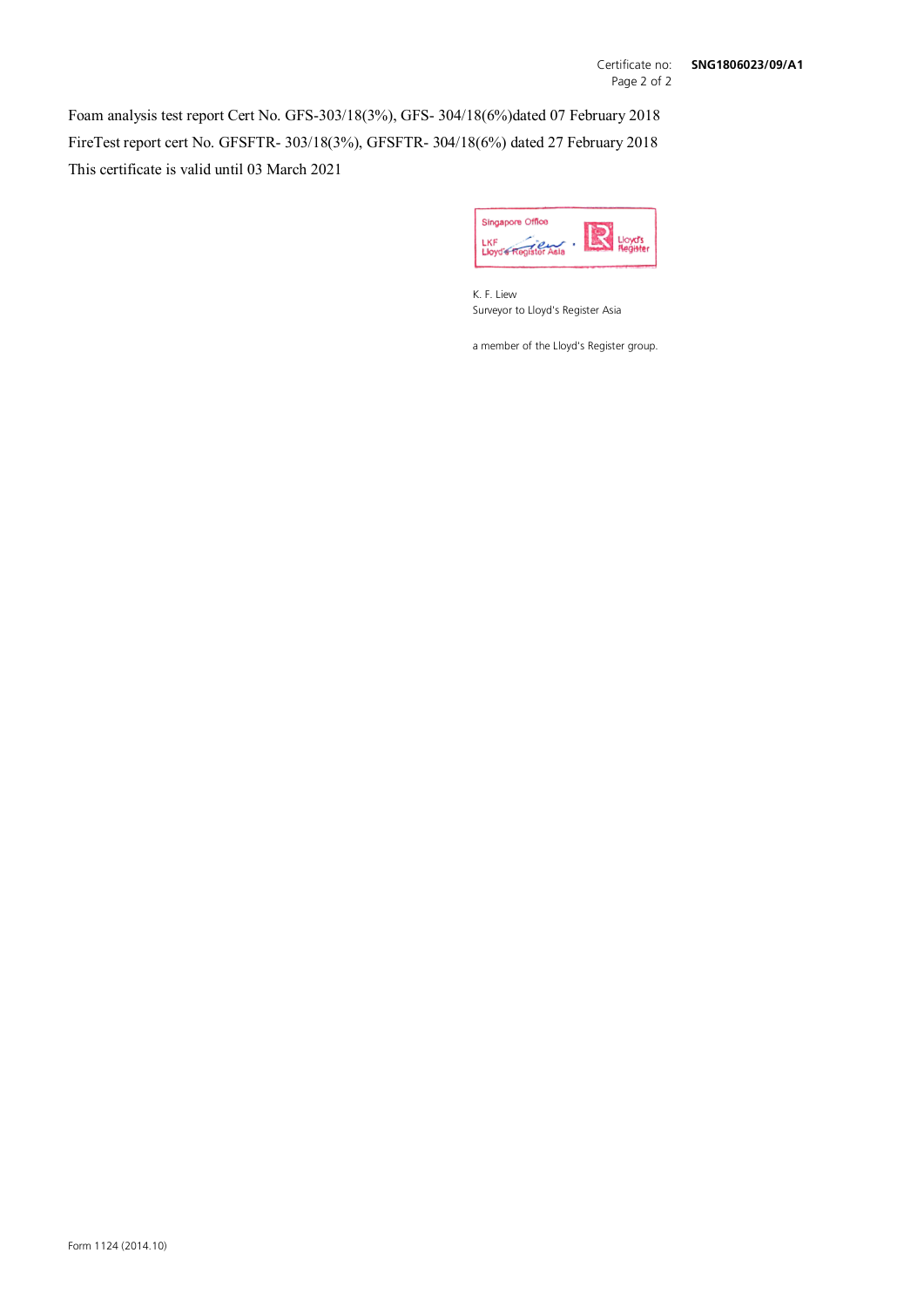

Foam Concentrates Test and Fire Test

Office: **Singapore**

Date: **30 June 2018**

This Certificate is issued to Global Fire Solution Pte Ltd. to certify that at their request, the undersigned surveyor to this Society did attend at their work on 07 February 2018 for the purpose of witnessing the Foam Concentrates Laboratory Test and on 27 February 2018 witnessed Fire Test according to International Civil Aviation Organisation (ICAO) standard level C.

## **TECHNICAL DESCRIPTION OF FOAM CONCENTRATE:**

| Type              | HIGH EXPANSION 1% AND HIGH EXPANSION 2%          |
|-------------------|--------------------------------------------------|
| <b>Brand</b>      | : GLOBALCHEM High Expansion $1\%$ & $2\%$ (ICAO) |
| Manufacturer Name | : Global Fire Solution Pte Ltd                   |

The above foam concentrates were tested and found to within the specification:

| <b>Parameters</b>                     | <b>Specifications</b> |
|---------------------------------------|-----------------------|
| pH                                    | $60 - 85$             |
| Viscosity at 20 deg. C, $mm2/s$ (cSt) | >200                  |
| Sedimentation, vol %                  | $\leq 0.5 \%$         |

## The fire tested was found to within the specification:

| <b>Parameters</b>              | <b>Specifications</b> |
|--------------------------------|-----------------------|
| Nozzle (Aspirated)             | <b>UNI 86</b>         |
| Nozzle Pressure (Approx.), bar | 700 kPa               |
| Application Rate, l/min/m2     | $1.56$ L/min/m2       |
| Nozzle Discharge Rate, 1/min   | 11.4 L/min            |
| Fire Tray Size, m2             | 7.32 m2 circular      |
| Fuel                           | Kerosene              |

The fire tests were carried out under the following Environmental Conditions (Outdoor Test):

| <b>Parameters</b>                 | <b>Specifications</b> |
|-----------------------------------|-----------------------|
| Air Temperature, Deg. C           | >15                   |
| Foam Temperature, Deg. C          | >15                   |
| Wind Velocity, m/s                | $\leq$ 3              |
| Preburn Time, sec.                | 60 s                  |
| Extinguishing Time, sec.          | $\leq 60$ s           |
| Foam Total Application Time, sec. | 120 s                 |
| 25% Reignition Time, min.         | $> 5 \text{ min}$     |

Lloyd's Register Group Limited, its affiliates and subsidiaries and their respective officers, employees or agents are, individually and collectively, referred to in this clause as 'Lloyd's Register'. Lloyd's Register assumes no responsibility and shall not be liable to any person for any loss, damage or expense caused by reliance on the information or advice in this document or howsoever provided, unless that person has signed a contract with the relevant Lloyd's Register entity for the provision of this information or advice and in that case any responsibility or liability is exclusively on the terms and conditions set out in that contract.